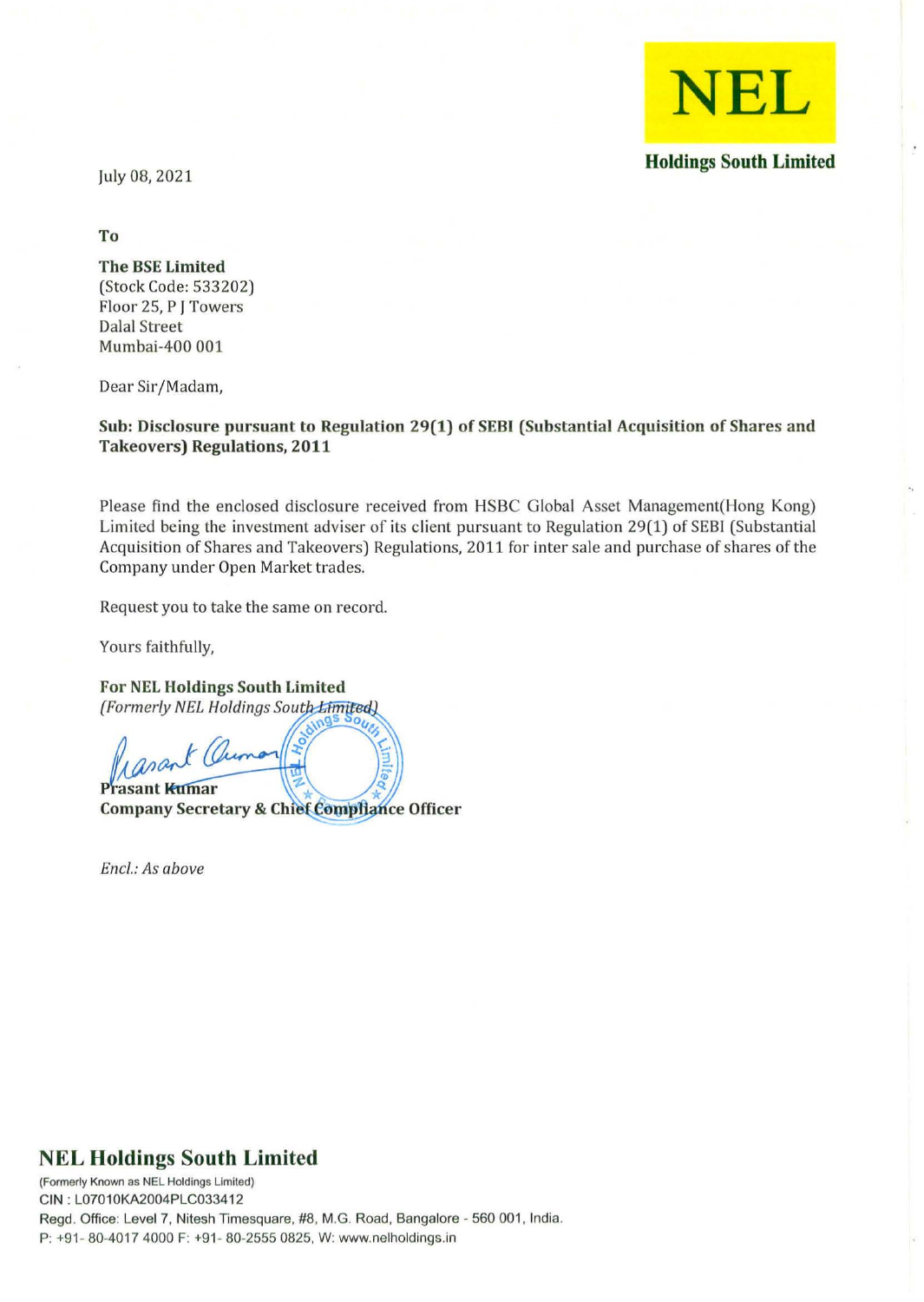08 July 2021

Our ref : 21070601

The Company Secretary Nel Holdings Limited 110, Andrews Building, Leval 1, M.G. Road, Bengaluru – 560001, Karnataka, India.

Fax No.: 91 80 2555 0825

Dear Sirs

## **DISCLOSURE OF HOLDINGS**

In accordance with the regulatory requirements of Securities and Exchange Board of India (the "SEBI"), we wish to make disclosures under Regulation 29(1) of SEBI (Substantial Acquisition of Shares and Takeovers) Regulations, 2011.

Please be advised that the clients' portfolios managed by HSBC Global Asset Management (Hong Kong) Limited being the investment adviser, hold 4.87% of the paid up share capital or voting capital of Nel Holdings Limited, as detailed in the enclosed disclosure form.

Should you have any queries, please e-mail to iriskclau@hsbc.com.hk / katie.c.y.clau@hsbc.com.hk.

Yours faithfully

Katie Lau Associate Director HSBC Global Asset Management (Hong Kong) Limited

Encs